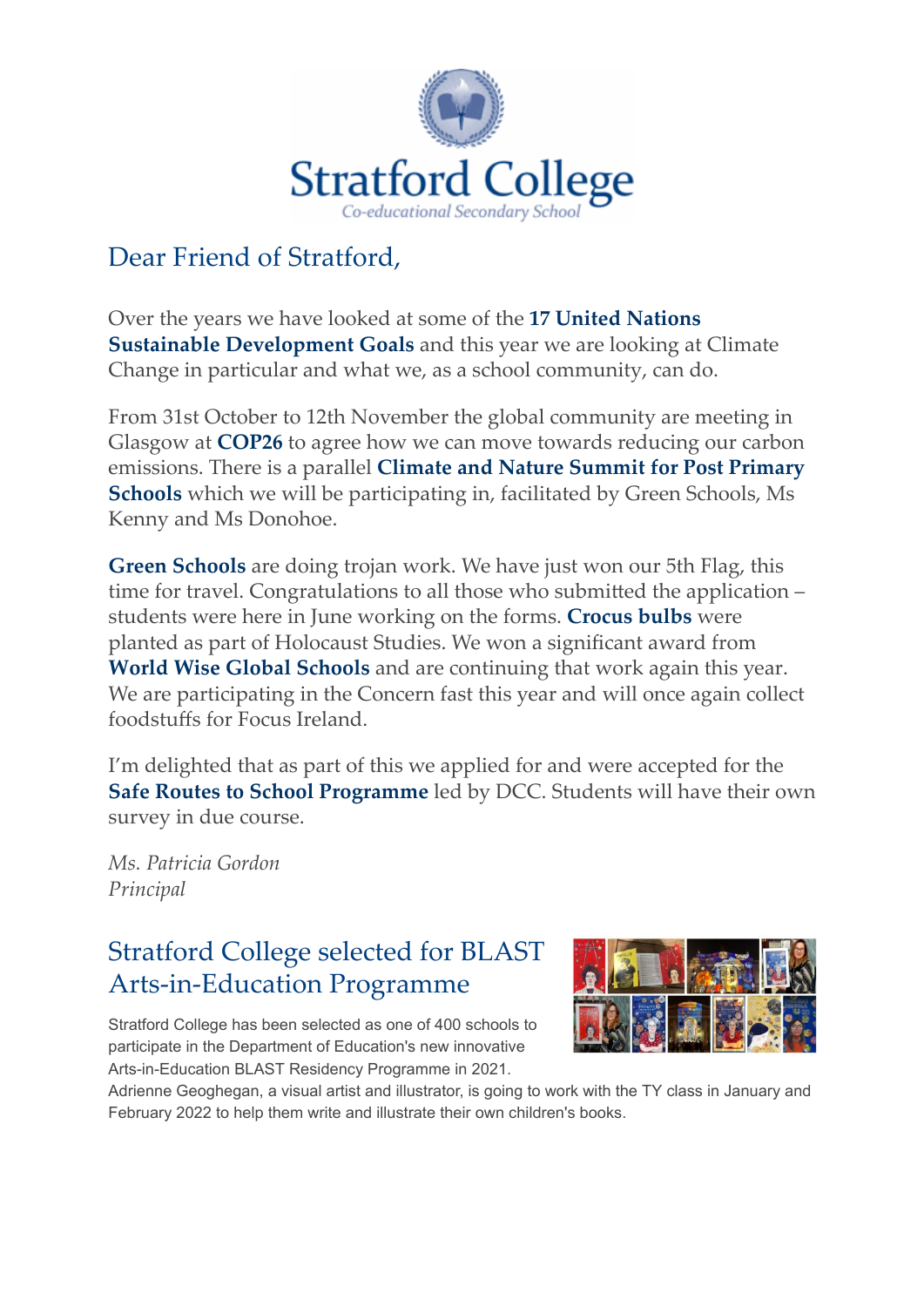

### [Gaeilge 24 9ú Samhain](https://newsletters.stratfordcollege.ie/t/y-i-outyuhl-l-yk/)

Tuesday (Dé Máirt) Conradh na Gaeilge are running Gaeilge24. The aim is to speak Gaeilge non-stop for one full day (lá amháin!). In Coláiste Stratford we're going to 'bain triail as' and bring Gaeilge outside the classroom that day.

### [JMB Education Conference 2021: A](https://newsletters.stratfordcollege.ie/t/y-i-outyuhl-l-jr/) Senior Cycle for All

Principal Patricia Gordon faciliated a discussion on pathways for progress and Leaving Cert reform at the recent JMB Education Conference 2021 held in Croke Park on Thursday, 4th November.





#### [Awards Ceremony 2021 - online and](https://newsletters.stratfordcollege.ie/t/y-i-outyuhl-l-jt/) most innovative!

This year's Awards Ceremony was again held online on Friday morning, 22nd October but with a mix of livestreaming from each classroom as rewards were announced! Ms Talbot and Student Council co-ordinated an incredible online production,

involving filming, editing and producing many videos as each award was announced.

# Past Pupils - Focus on Karena [Walshe, Leah Gaynor, Tim Murphy](https://newsletters.stratfordcollege.ie/t/y-i-outyuhl-l-jh/)

We're all very proud in Stratford of the endeavours of Karena Walshe (2008) who recently featured in the Irish Independent (21st October 2021) which focused on her work as Director of Global Partnerships at Web Summit.





#### [Stratford's Girls Soccer team have](https://newsletters.stratfordcollege.ie/t/y-i-outyuhl-l-tl/) their first match

Wednesday, 20th October was the opening match of the Girls soccer season for our Stratford footballers. It was an away match to Woodbrook College, ably managed by our new coach, Ciaran Fadden.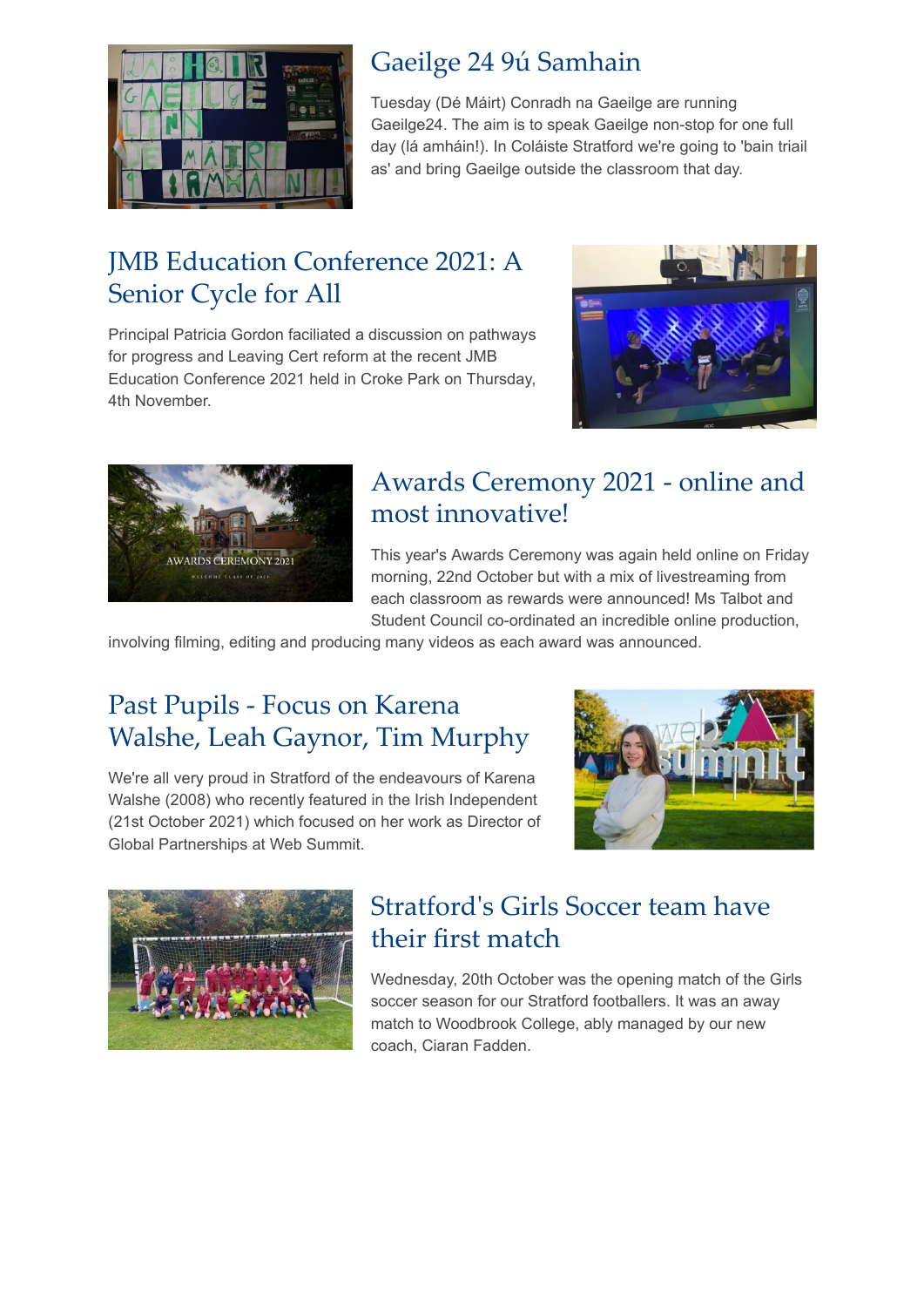#### [Concern Fast 2021 - Global](https://newsletters.stratfordcollege.ie/t/y-i-outyuhl-l-tj/) Citizenship Education

Hunger, poverty, inequality, and conflict threaten sustainability and world peace. As part of Global Citizenship Education and Stratford College's work in promoting a more just, fair, and sustainable world, students are engaging and learning about global issues, and taking action to address some of these issues.





# The Crocus Project - Global [Citizenship Education - History &](https://newsletters.stratfordcollege.ie/t/y-i-outyuhl-l-td/) Green Schools

Transition Year and Third Year students as part of The Crocus Project, 'an inclusive project of remembrance for young European citizens about the Holocaust' led by Holocaust Education Trust Ireland (HETI), planted yellow crocus bulbs in memory of one and a half million Jewish children who perished

in the Holocaust and thousands of other children who were victims of Nazi atrocities.

# [Running Club - going from strength](https://newsletters.stratfordcollege.ie/t/y-i-outyuhl-l-tu/) to strength

Best turn out yet for our Running Club on Monday, 20th October. The group meets every Monday 3.45-430pm. All levels of fitness welcome.





# [Follow Us on Social Media!](https://newsletters.stratfordcollege.ie/t/y-i-outyuhl-l-iy/)

Follow the latest news from Stratford College on Twitter, Instagram, Facebook and LinkedIn.

### [TY students participate in Self](https://newsletters.stratfordcollege.ie/t/y-i-outyuhl-l-ii/) Defence course

Starting Thursday 14th October, the TY class have been participating in a series of Self Defence classes.